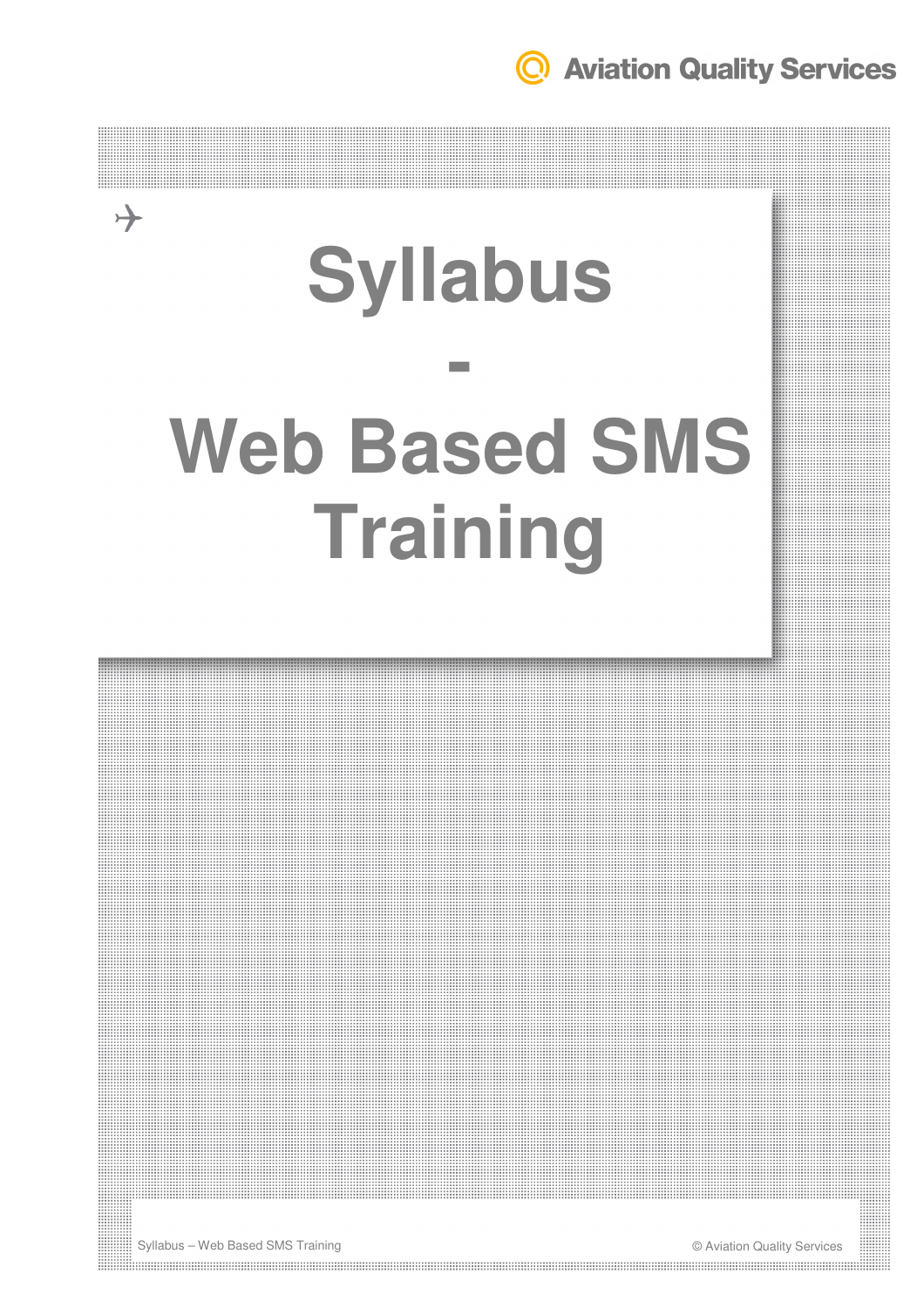## **Web-based training in SMS.** The Facts.

// The implementation of an effective Safety Management System (SMS) is mandatory due to ICAO standards. One of the requirements is the training of every employee. Safety awareness is a key component of your organisational culture and essential for a well-functioning SMS.

Our Web-Based Training (WBT) offers a flexible solution to fulfil the targets of ICAO and other Civil Aviation Authorities, provides your employees with the required Safety Management knowledge for their everyday decision-making, and supports the entire organisation in implementing an SMS and creating a safety culture. It delineates acceptable and non-acceptable behaviours in regard to safety and motivates everyone to share his/her operational experiences.